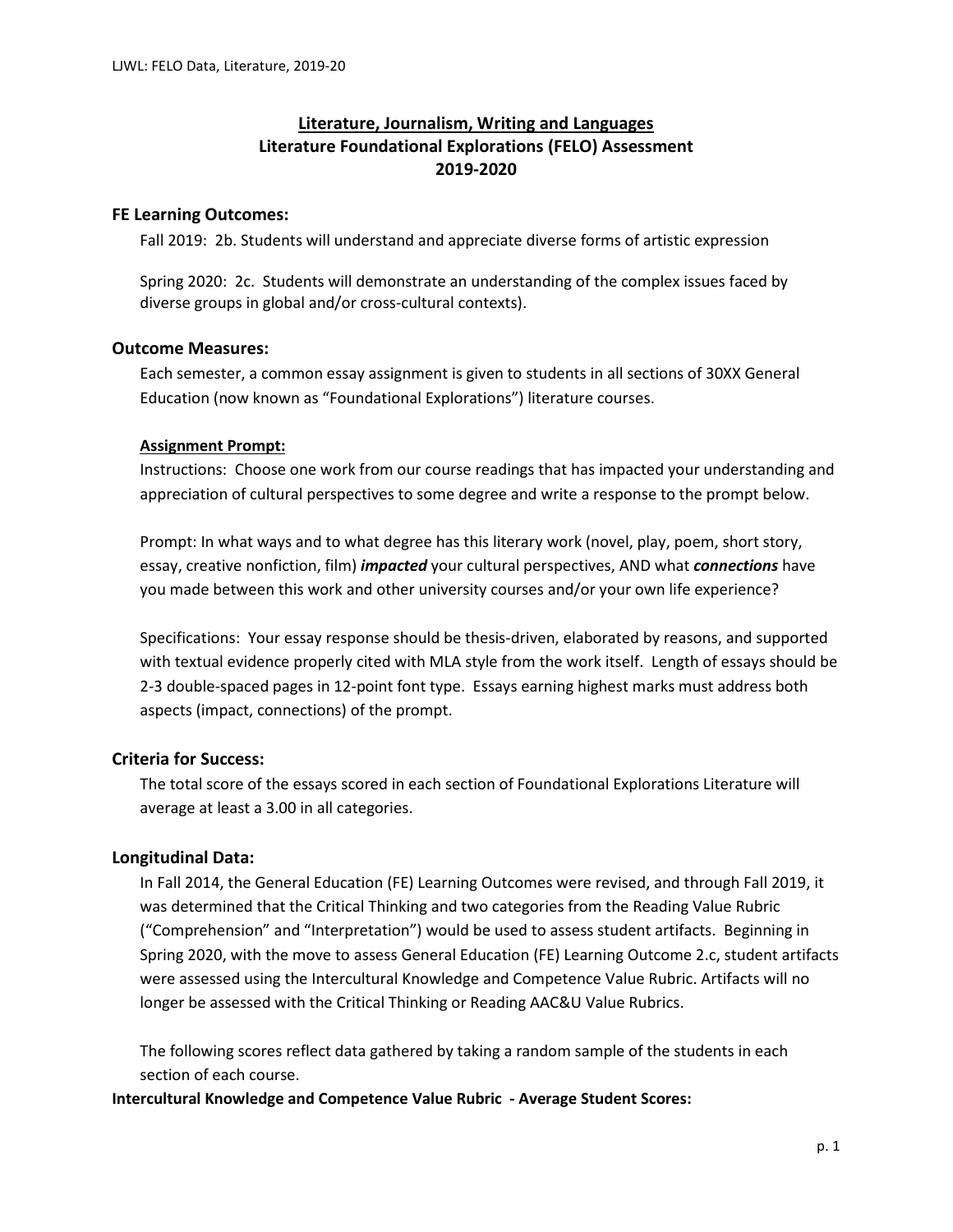## LJWL: FELO Data, Literature, 2019-20

| Course   | <b>Semester</b> | N  | <b>Cultural Self-</b><br><b>Awareness</b> | <b>Cultural</b><br><b>Worldview Empathy</b> |      | <b>Verbal/Non Verbal</b><br><b>Communication</b> | <b>Curiosity</b> | <b>Openness</b> |
|----------|-----------------|----|-------------------------------------------|---------------------------------------------|------|--------------------------------------------------|------------------|-----------------|
| LIT 3050 | Spring 2020     | 20 | 3.50                                      | 3.25                                        | 3.20 | 3.25                                             | 3.45             | 3.50            |
| LIT 3051 | Spring 2020     | 19 | 4.00                                      | 4.00                                        | 3.95 | 3.32                                             | 4.00             | 4.00            |
| LIT 3052 | Spring 2020     | 35 | 3.86                                      | 3.80                                        | 3.86 | 3.09                                             | 3.80             | 3.83            |
| LIT 3053 | Spring 2020     | 18 | 3.50                                      | 3.22                                        | 3.50 | 3.78                                             | 3.33             | 3.61            |
| LIT 3053 | Spring 2020     | 4  | 3.75                                      | 3.50                                        | 3.50 | 3.75                                             | 3.75             | 3.75            |

## **Critical Thinking Value Rubric - Average Student Scores:**

|                |                  |    |                    |                 | <b>Influence of</b> |                 | <b>Conclusions</b> |
|----------------|------------------|----|--------------------|-----------------|---------------------|-----------------|--------------------|
|                |                  |    | <b>Explanation</b> |                 | <b>Context and</b>  | Student's       | and related        |
| Course         | Semester         | N  | of Issues          | <b>Evidence</b> | <b>Assumptions</b>  | <b>Position</b> | outcomes           |
| <b>LIT 201</b> | Spring 2015      | 11 | 3.45               | 3.55            | 3.27                | 3.45            | 3.55               |
| <b>LIT 203</b> | Spring 2015      | 23 | 3.39               | 3.39            | 3.30                | 3.26            | 3.39               |
| <b>LIT 208</b> | Spring 2015      | 11 | 3.09               | 2.82            | 2.64                | 2.45            | 2.45               |
| <b>LIT 325</b> | Spring 2015      | 10 | 2.90               | 3.20            | 3.60                | 3.40            | 2.70               |
| <b>LIT 200</b> | <b>Fall 2015</b> | 56 | 2.75               | 2.61            | 2.82                | 2.66            | 2.66               |
| LIT 352        | <b>Fall 2015</b> | 19 | 3.21               | 3.37            | 3.21                | 3.16            | 3.21               |
| LIT 353        | <b>Fall 2015</b> | 19 | 3.42               | 3.42            | 3.26                | 3.11            | 3.00               |
| <b>LIT 200</b> | Spring 2016      | 93 | 3.30               | 3.35            | 3.34                | 3.32            | 3.31               |
| <b>LIT 350</b> | Spring 2016      | 33 | 3.48               | 3.24            | 3.33                | 3.12            | 3.24               |
| LIT 353        | Spring 2016      | 19 | 3.79               | 3.47            | 3.16                | 3.47            | 3.68               |
| <b>LIT 200</b> | <b>Fall 2016</b> | 42 | 3.33               | 3.08            | 3.13                | 3.10            | 3.10               |
| LIT 353        | Fall 2016        | 23 | 3.17               | 3.00            | 3.04                | 2.91            | 3.35               |
| <b>LIT 200</b> | Spring 2017      | 50 | 3.18               | 3.24            | 3.12                | 2.94            | 3.06               |
| <b>LIT 350</b> | Spring 2017      | 20 | 3.60               | 3.55            | 3.50                | 3.55            | 3.75               |
| LIT 351        | Spring 2017      | 20 | 3.45               | 3.60            | 3.65                | 3.20            | 3.45               |
| LIT 353        | Spring 2017      | 22 | 3.55               | 3.23            | 3.73                | 3.59            | 3.82               |
| LIT 350        | <b>Fall 2017</b> | 12 | 3.17               | 2.67            | 3.00                | 2.67            | 2.83               |
| LIT 352        | Fall 2017        | 24 | 3.71               | 3.17            | 3.04                | 3.29            | 3.17               |
| LIT 353        | <b>Fall 2017</b> | 24 | 3.58               | 3.21            | 3.38                | 3.21            | 3.54               |
| LIT 351        | Spring 2018      | 20 | 3.60               | 3.40            | 3.65                | 3.70            | 3.65               |
| <b>LIT 352</b> | Spring 2018      | 20 | 3.15               | 3.35            | 3.05                | 3.35            | 3.70               |
| <b>LIT 353</b> | Spring 2018      | 23 | 3.65               | 3.43            | 3.57                | 3.70            | 3.65               |
| LIT 353        | Summer 2018      | 21 | 3.48               | 3.19            | 3.38                | 3.48            | 3.52               |
| <b>LIT 350</b> | <b>Fall 2018</b> | 10 | 3.60               | 3.30            | 3.10                | 3.60            | 3.50               |
| <b>LIT 352</b> | <b>Fall 2018</b> | 20 | 3.30               | 3.45            | 3.35                | 3.35            | 3.56               |
| LIT 353        | <b>Fall 2018</b> | 22 | 3.68               | 3.41            | 3.41                | 3.55            | 3.68               |
| <b>LIT 350</b> | Spring 2019      | 19 | 3.47               | 3.42            | 3.21                | 3.32            | 3.47               |
| LIT 351        | Spring 2019      | 19 | 3.58               | 3.84            | 3.84                | 3.89            | 4.00               |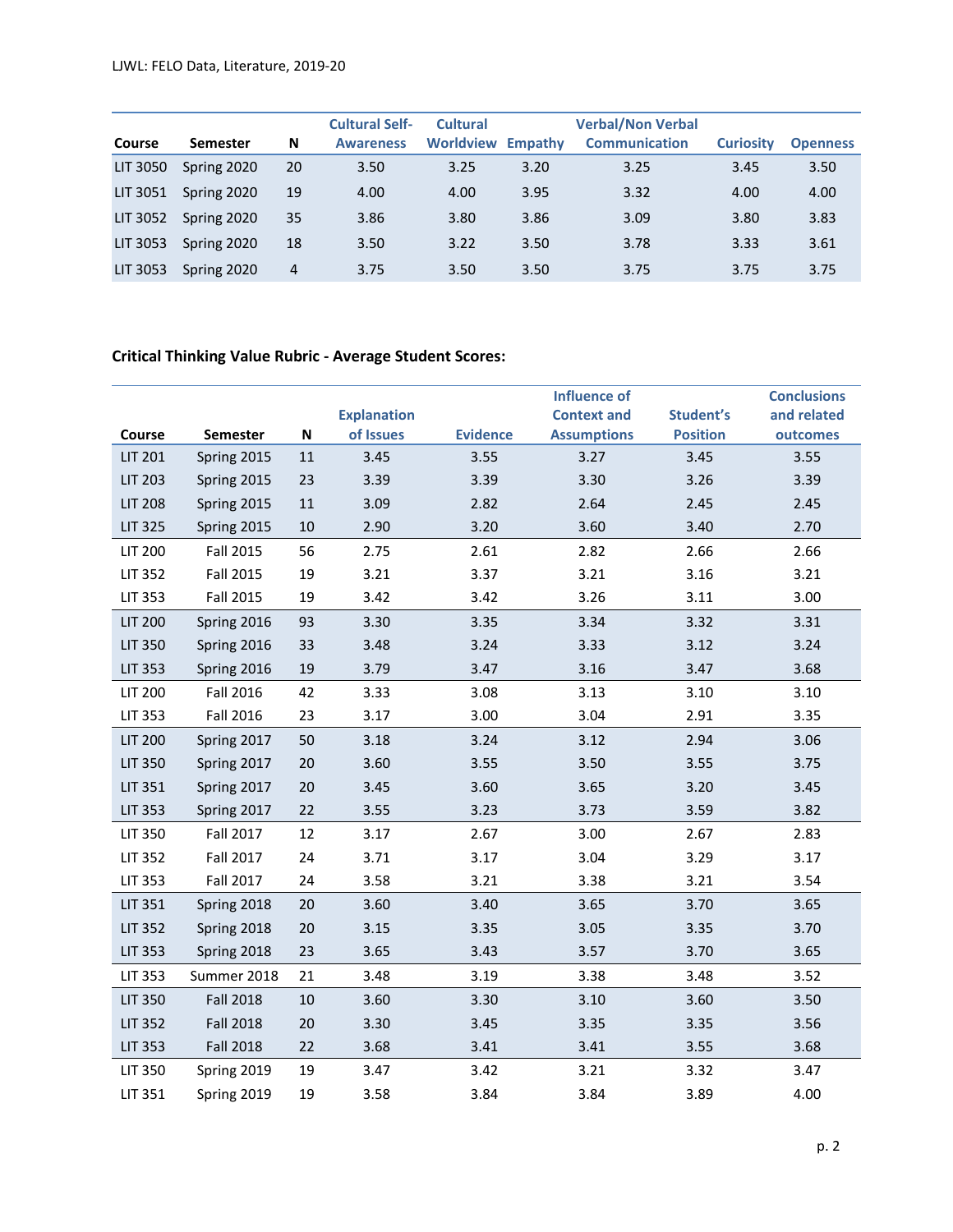| <b>LIT 353</b> | Spring 2019      | 61 | 3.46 | 3.28 | 3.54 | 3.31 | 3.52 |
|----------------|------------------|----|------|------|------|------|------|
| LIT3050        | <b>Fall 2019</b> |    | 3.56 | 3.67 | 3.44 | 3.44 | 3.44 |
| LIT3052        | <b>Fall 2019</b> | 19 | 3.32 | 3.21 | 3.32 | 3.32 | 3.53 |
| LIT3053        | <b>Fall 2019</b> | 20 | 3.40 | 3.35 | 3.40 | 3.20 | 3.40 |

## **Reading Value Rubric - Average Student Scores:**

|                |                  |        |                      |               | <b>Relationship</b> |                 |                | <b>Reader's</b> |
|----------------|------------------|--------|----------------------|---------------|---------------------|-----------------|----------------|-----------------|
| <b>Course</b>  | <b>Semester</b>  | N      | <b>Comprehension</b> | <b>Genres</b> | to Text             | <b>Analysis</b> | Interpretation | <b>Voice</b>    |
| LIT201         | Spring 2015      | 11     | 3.64                 | <b>NA</b>     | <b>NA</b>           | <b>NA</b>       | 3.55           | <b>NA</b>       |
| LIT203         | Spring 2015      | 23     | 3.57                 | <b>NA</b>     | <b>NA</b>           | <b>NA</b>       | 3.52           | <b>NA</b>       |
| <b>LIT208</b>  | Spring 2015      | 11     | 3.09                 | <b>NA</b>     | <b>NA</b>           | <b>NA</b>       | 2.73           | <b>NA</b>       |
| <b>LIT325</b>  | Spring 2015      | 10     | 3.40                 | <b>NA</b>     | <b>NA</b>           | <b>NA</b>       | 3.60           | <b>NA</b>       |
| LIT200         | <b>Fall 2015</b> | 56     | 2.31                 | <b>NA</b>     | NA                  | NA              | 2.5            | ΝA              |
| LIT352         | <b>Fall 2015</b> | 19     | 3.21                 | <b>NA</b>     | <b>NA</b>           | <b>NA</b>       | 3.16           | <b>NA</b>       |
| LIT353         | Fall 2015        | 19     | 3.37                 | <b>NA</b>     | <b>NA</b>           | <b>NA</b>       | 3.26           | <b>NA</b>       |
| <b>LIT200</b>  | Spring 2016      | 93     | 3.52                 | <b>NA</b>     | <b>NA</b>           | <b>NA</b>       | 3.45           | <b>NA</b>       |
| <b>LIT350</b>  | Spring 2016      | 33     | 3.27                 | <b>NA</b>     | <b>NA</b>           | <b>NA</b>       | 3.27           | <b>NA</b>       |
| <b>LIT353</b>  | Spring 2016      | 19     | 3.79                 | <b>NA</b>     | <b>NA</b>           | <b>NA</b>       | 3.67           | <b>NA</b>       |
| LIT200         | <b>Fall 2016</b> | 42     | 3.31                 | <b>NA</b>     | <b>NA</b>           | <b>NA</b>       | 3.23           | <b>NA</b>       |
| LIT353         | <b>Fall 2016</b> | 23     | 3.17                 | <b>NA</b>     | <b>NA</b>           | <b>NA</b>       | 3.30           | <b>NA</b>       |
| <b>LIT200</b>  | Spring 2017      | 50     | 3.42                 | <b>NA</b>     | <b>NA</b>           | <b>NA</b>       | 3.12           | <b>NA</b>       |
| <b>LIT350</b>  | Spring 2017      | 20     | 3.60                 | <b>NA</b>     | <b>NA</b>           | <b>NA</b>       | 3.70           | <b>NA</b>       |
| LIT351         | Spring 2017      | 20     | 3.20                 | <b>NA</b>     | <b>NA</b>           | <b>NA</b>       | 3.75           | <b>NA</b>       |
| <b>LIT353</b>  | Spring 2017      | 23     | 3.77                 | <b>NA</b>     | <b>NA</b>           | <b>NA</b>       | 3.73           | <b>NA</b>       |
| LIT350         | Fall 2017        | $12\,$ | 3.25                 | <b>NA</b>     | <b>NA</b>           | <b>NA</b>       | 2.67           | <b>NA</b>       |
| LIT352         | <b>Fall 2017</b> | 24     | 3.38                 | <b>NA</b>     | <b>NA</b>           | <b>NA</b>       | 3.29           | <b>NA</b>       |
| LIT353         | <b>Fall 2017</b> | 24     | 3.67                 | <b>NA</b>     | <b>NA</b>           | <b>NA</b>       | 3.58           | <b>NA</b>       |
| LIT351         | Spring 2018      | 20     | 3.75                 | <b>NA</b>     | <b>NA</b>           | <b>NA</b>       | 3.55           | <b>NA</b>       |
| <b>LIT352</b>  | Spring 2018      | 20     | 3.45                 | <b>NA</b>     | <b>NA</b>           | <b>NA</b>       | 3.40           | <b>NA</b>       |
| <b>LIT353</b>  | Spring 2018      | 23     | 3.74                 | <b>NA</b>     | <b>NA</b>           | <b>NA</b>       | 3.70           | <b>NA</b>       |
| <b>LIT353</b>  | Summer 2018      | 21     | 3.48                 | <b>NA</b>     | <b>NA</b>           | <b>NA</b>       | 3.57           | <b>NA</b>       |
| <b>LIT 350</b> | <b>Fall 2018</b> | 10     | 3.60                 | <b>NA</b>     | <b>NA</b>           | <b>NA</b>       | 3.50           | <b>NA</b>       |
| <b>LIT 352</b> | <b>Fall 2018</b> | 20     | 3.30                 | <b>NA</b>     | <b>NA</b>           | <b>NA</b>       | 3.55           | <b>NA</b>       |
| <b>LIT 353</b> | <b>Fall 2018</b> | 22     | 3.59                 | <b>NA</b>     | <b>NA</b>           | <b>NA</b>       | 3.67           | <b>NA</b>       |
| <b>LIT 350</b> | Spring 2019      | 19     | 3.47                 | <b>NA</b>     | <b>NA</b>           | <b>NA</b>       | 3.32           | <b>NA</b>       |
| LIT 351        | Spring 2019      | 19     | 3.84                 | <b>NA</b>     | <b>NA</b>           | <b>NA</b>       | 3.68           | <b>NA</b>       |
| LIT 353        | Spring 2019      | 61     | 3.45                 | <b>NA</b>     | <b>NA</b>           | <b>NA</b>       | 3.56           | <b>NA</b>       |
| LIT3050        | <b>Fall 2019</b> | 9      | 3.78                 | <b>NA</b>     | <b>NA</b>           | <b>NA</b>       | 3.44           | <b>NA</b>       |
| LIT3052        | Fall 2019        | 19     | 3.47                 | <b>NA</b>     | <b>NA</b>           | <b>NA</b>       | 3.42           | <b>NA</b>       |
| LIT3053        | <b>Fall 2019</b> | 20     | 3.40                 | <b>NA</b>     | <b>NA</b>           | <b>NA</b>       | 3.35           | <b>NA</b>       |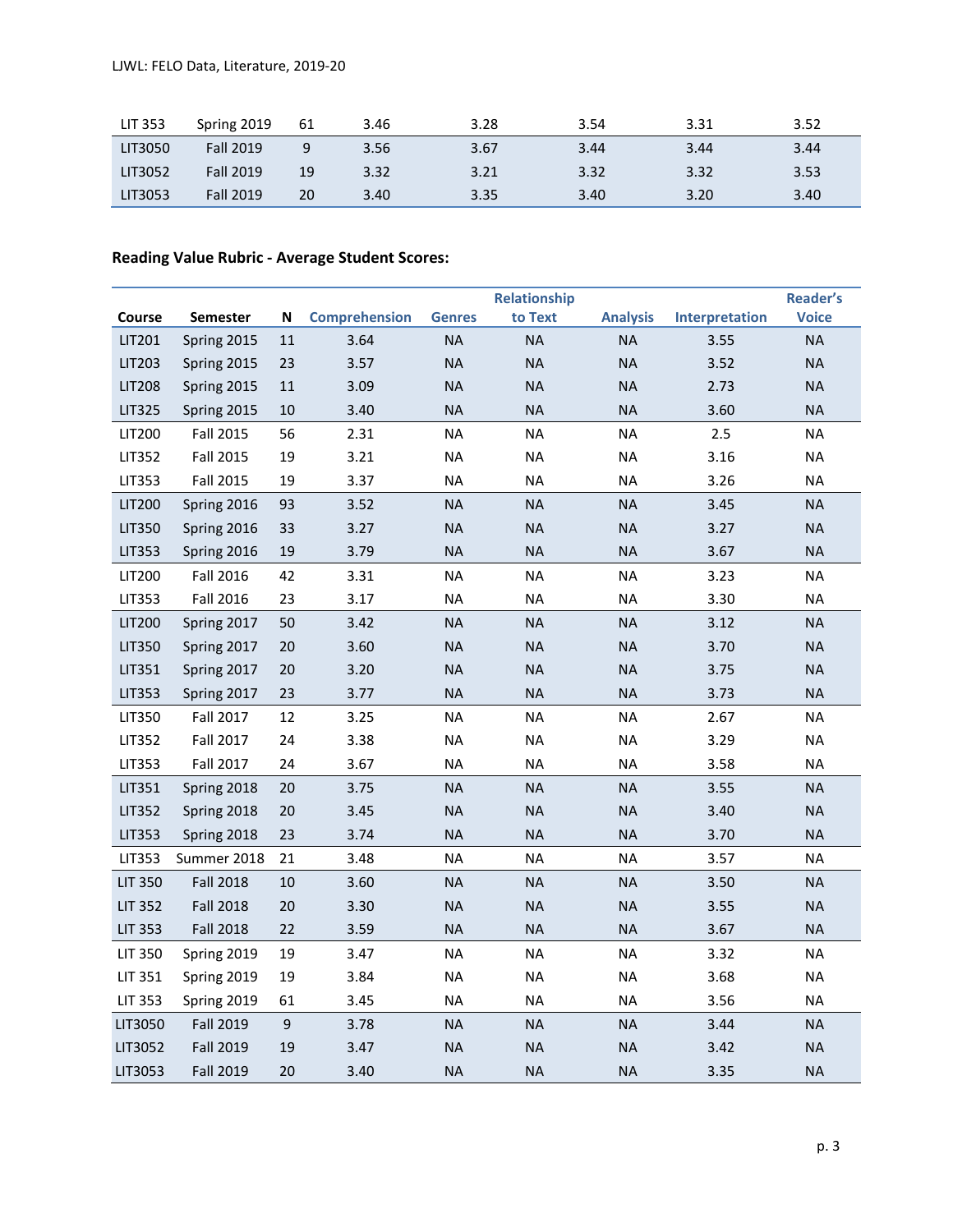### **Conclusions Drawn from Data:**

The results collected from the Spring Semester 2015 through the Fall Semester 2019 demonstrate that upper-division student essays on the relationship between literature, cultural perspectives, and the connections they make to their lives outside of the classroom consistently exceeded expectations in terms of their ability to explain relevant issues, interpret relevant texts, provide evidence, consider the influence of context and assumptions, state their position, and present a convincing conclusion.

Beginning with the Spring Semester 2020, LJWL shifted from assessing FELO 2b to assessing FELO 2c. This move was made to support the development of the Intercultural Pathways program and the university's overarching desire to better assess students learning related to the complex issues faced by diverse groups in global and/or cross-cultural contexts. The random sample taken from the five sections of upper-division literature courses reveals that students met the criteria for success in all instances.

#### **Changes to be Made Based on Data:**

None at this time. Moving forward, we will continue to collect data related to FELO 2c.

### **Rubric Used:**

SP20: Intercultural Knowledge and Competence Value Rubric (AAC&U). See below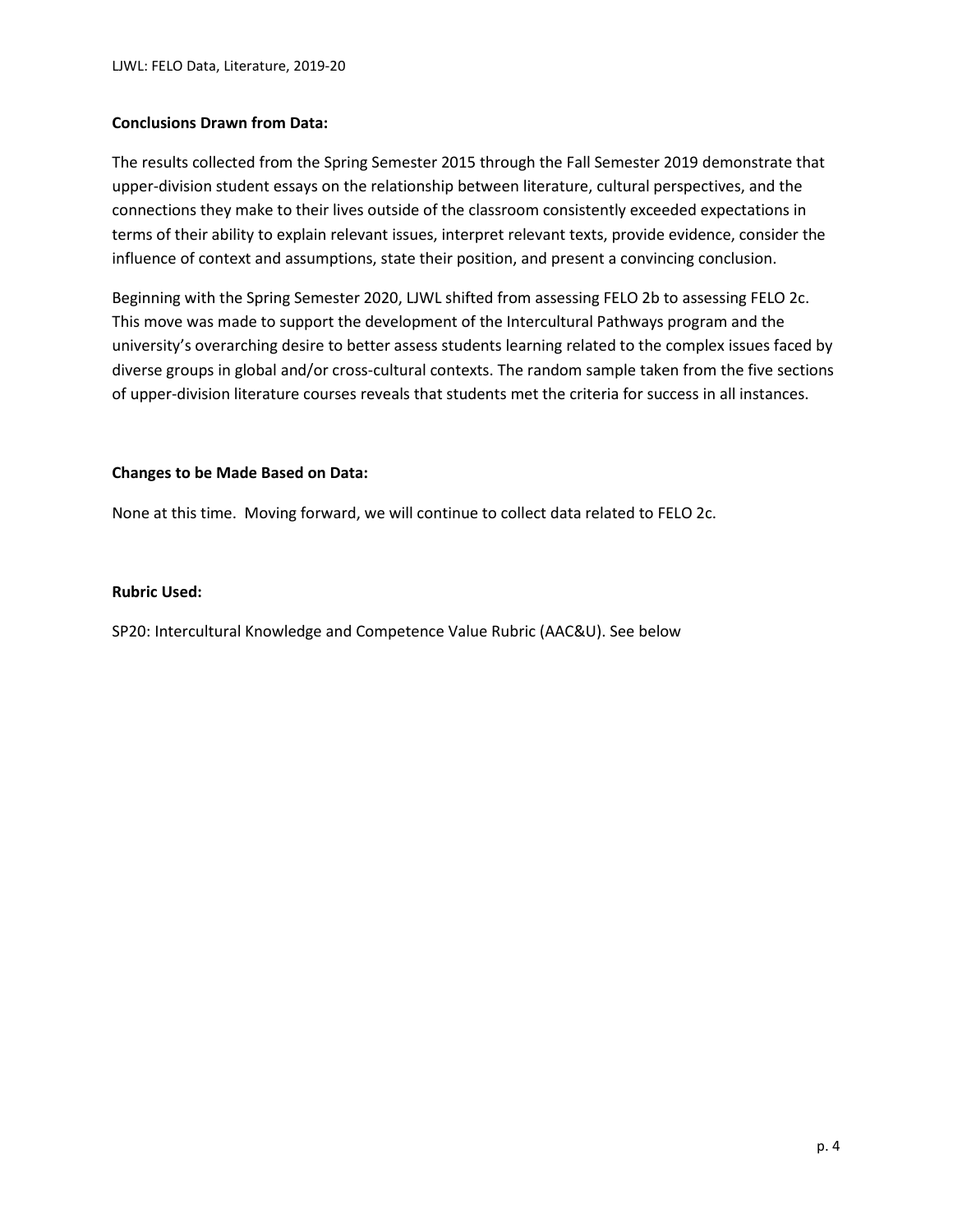## **Rubrics Used INTERCULTURAL KNOWLEDGE AND COMPETENCE VALUE RUBRIC**



|                                                                       | Capstone (4)                                                                                                                                                                                                                                                                                                                                                                                        | Milestones (3)                                                                                                                                                                                                                  | Milestones (2)                                                                                                                                                                                                                    | Benchmark (1)                                                                                                                                                                                                                  |
|-----------------------------------------------------------------------|-----------------------------------------------------------------------------------------------------------------------------------------------------------------------------------------------------------------------------------------------------------------------------------------------------------------------------------------------------------------------------------------------------|---------------------------------------------------------------------------------------------------------------------------------------------------------------------------------------------------------------------------------|-----------------------------------------------------------------------------------------------------------------------------------------------------------------------------------------------------------------------------------|--------------------------------------------------------------------------------------------------------------------------------------------------------------------------------------------------------------------------------|
| Knowledge: Cultural<br>self- awareness                                | Articulates insights into own cultural rules and<br>biases (e.g. seeking complexity; aware of how<br>her/his experiences have shaped these rules, and<br>how to recognize and respond to cultural biases,<br>resulting in a shift in self-description.)                                                                                                                                             | Recognizes new perspectives about<br>own cultural rules and biases (e.g. not<br>looking for sameness; comfortable with<br>the complexities that new perspectives<br>offer.)                                                     | Identifies own cultural rules and<br>biases (e.g. with a strong<br>preference for those rules shared<br>with own cultural group and seeks<br>the same in others.)                                                                 | Shows minimal awareness of own<br>cultural rules and biases (even those<br>shared with own cultural group(s)) (e.g.<br>uncomfortable with identifying possible<br>cultural differences with others.)                           |
| Knowledge:<br>Knowledge of cultural<br>worldview<br><b>frameworks</b> | Demonstrates sophisticated understanding of the<br>complexity of elements important to members of<br>another culture in relation to its history, values,<br>politics, communication styles, economy, or beliefs<br>and practices.                                                                                                                                                                   | Demonstrates adequate understanding<br>of the complexity of elements<br>important to members of another<br>culture in relation to its history, values,<br>politics, communication styles,<br>economy, or beliefs and practices. | Demonstrates partial<br>understanding of the complexity of<br>elements important to members of<br>another culture in relation to its<br>history, values, politics,<br>communication styles, economy, or<br>beliefs and practices. | Demonstrates surface understanding of<br>the complexity of elements important<br>to members of another culture in<br>relation to its history, values, politics,<br>communication styles, economy, or<br>beliefs and practices. |
| <b>Skills: Empathy</b>                                                | Interprets intercultural experience from the<br>perspectives of own and more than one<br>worldview and demonstrates ability to act in a<br>supportive manner that recognizes the feelings of<br>another cultural group.                                                                                                                                                                             | Recognizes intellectual and emotional<br>dimensions of more than one<br>worldview and sometimes uses more<br>than one worldview in interactions.                                                                                | Identifies components of other<br>cultural perspectives but responds<br>in all situations with own<br>worldview.                                                                                                                  | Views the experience of others but<br>does so through own cultural<br>worldview                                                                                                                                                |
| <b>Skills: Verbal and</b><br>nonverbal<br>communication               | Articulates a complex understanding of cultural<br>differences in verbal and nonverbal<br>communication (e.g., demonstrates understanding<br>of the degree to which people use physical contact<br>while communicating in different cultures or use<br>direct/indirect and explicit/implicit meanings) and<br>is able to skillfully negotiate a shared<br>understanding based on those differences. | Recognizes and participates in cultural<br>differences in verbal and nonverbal<br>communication and begins to negotiate   communication and is aware that<br>a shared understanding based on those<br>differences.              | Identifies some cultural differences<br>in verbal and nonverbal<br>misunderstandings can occur based<br>on those differences but is still<br>unable to negotiate a shared<br>understanding.                                       | Has a minimal level of understanding of<br>cultural differences in verbal and<br>nonverbal communication; is unable to<br>negotiate a shared understanding.                                                                    |
| <b>Attitudes: Curiosity</b>                                           | Asks complex questions about other cultures,<br>seeks out and articulates answers to these<br>questions that reflect multiple cultural<br>perspectives.                                                                                                                                                                                                                                             | Asks deeper questions about other<br>cultures and seeks out answers to<br>these questions.                                                                                                                                      | Asks simple or surface questions<br>about other cultures.                                                                                                                                                                         | States minimal interest in learning<br>more about other cultures.                                                                                                                                                              |
| <b>Attitude: Openness</b>                                             | Initiates and develops interactions with culturally<br>different others. Suspends judgment in valuing<br>her/his interactions with culturally different<br>others.                                                                                                                                                                                                                                  | Begins to initiate and develop<br>interactions with culturally different<br>others. Begins to suspend judgment in<br>valuing her/his interactions with<br>culturally different others.                                          | Expresses openness to most, if not<br>all, interactions with culturally<br>different others. Has difficulty<br>suspending any judgment in her/his<br>interactions with culturally different<br>others, and is aware of own        | Receptive to interacting with culturally<br>different others. Has difficulty<br>suspending any judgment in her/his<br>interactions with culturally different<br>others, but is unaware of own<br>judgment                      |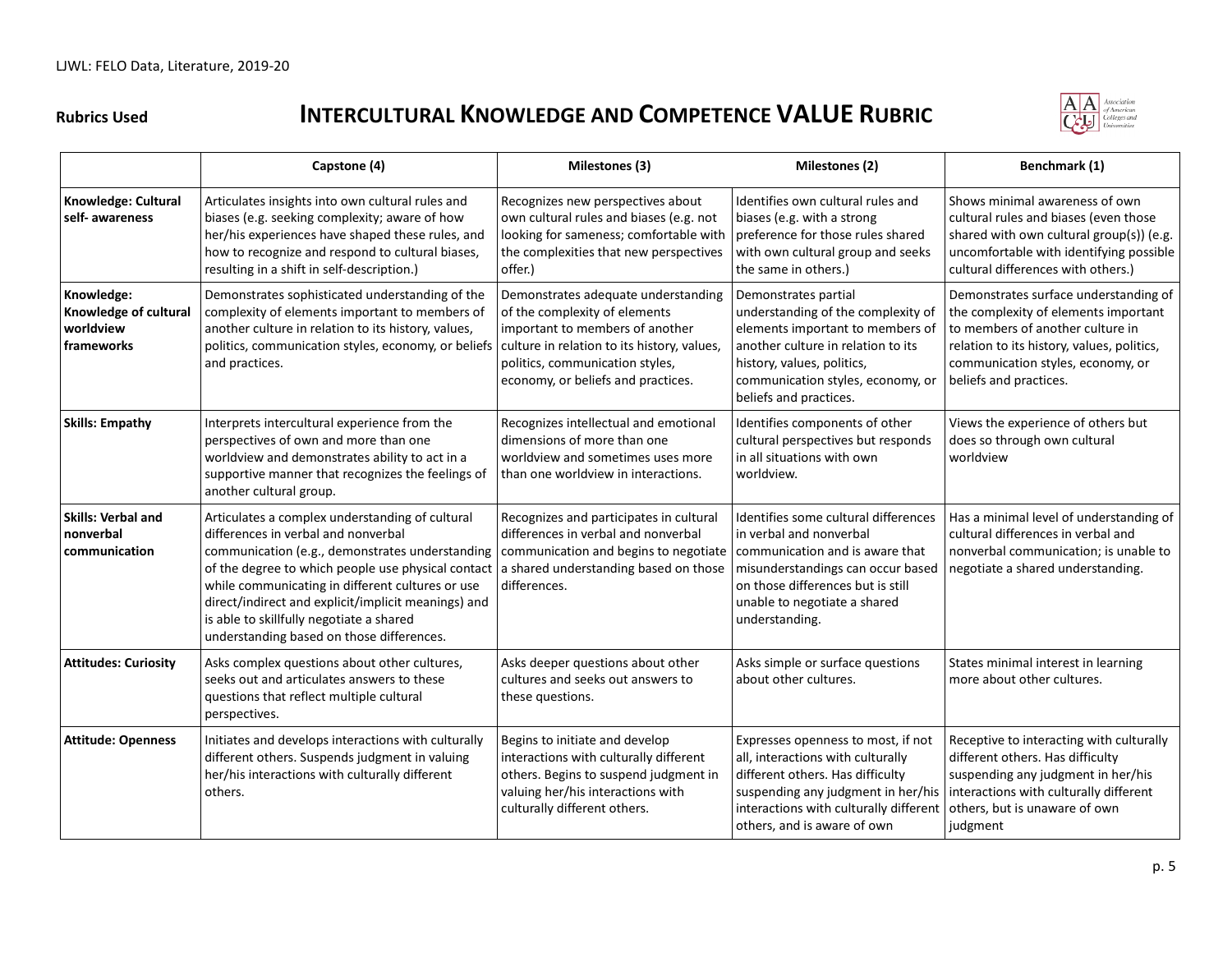| эсэ а<br><br><sub>ur</sub> iange<br>т<br><b>WWII.</b><br>. . |
|--------------------------------------------------------------|
|--------------------------------------------------------------|

## **Rubrics Used CRITICAL THINKING VALUE RUBRIC**



*For more information, please contact value@aacu.org*

Definition: Critical thinking is a habit of mind characterized by the comprehensive exploration of issues, ideas, artifacts, and events before accepting or formulating an opinion or conclusion. *Evaluators are encouraged to assign a zero to any work sample or collection of work that does not meet benchmark (cell one) level performance.*

|                                                                                                   | Capstone (4)                                                                                                                                                                                                                                                                                          | Milestones (3)                                                                                                                                                                                               | Milestones (2)                                                                                                                                                                                                               | Benchmark (1)                                                                                                                                                             |
|---------------------------------------------------------------------------------------------------|-------------------------------------------------------------------------------------------------------------------------------------------------------------------------------------------------------------------------------------------------------------------------------------------------------|--------------------------------------------------------------------------------------------------------------------------------------------------------------------------------------------------------------|------------------------------------------------------------------------------------------------------------------------------------------------------------------------------------------------------------------------------|---------------------------------------------------------------------------------------------------------------------------------------------------------------------------|
| <b>Explanation of issues</b>                                                                      | Issue/problem to be considered critically is stated<br>clearly and described comprehensively, delivering all<br>relevant information necessary for full<br>understanding.                                                                                                                             | Issue/problem to be considered<br>critically is stated, described, and<br>clarified so that understanding is not<br>seriously impeded by omissions.                                                          | Issue/problem to be considered<br>critically is stated but description<br>leaves some terms undefined,<br>ambiguities unexplored, boundaries<br>undetermined, and/or backgrounds<br>unknown.                                 | Issue/problem to be considered<br>critically is stated without<br>clarification or description.                                                                           |
| Evidence<br>Selecting and using<br>information to<br>investigate a point of<br>view or conclusion | Information is taken from source(s) with enough<br>interpretation/evaluation to develop a<br>comprehensive analysis or synthesis.<br>Viewpoints of experts are questioned thoroughly.                                                                                                                 | Information is taken from source(s)<br>with enough<br>interpretation/evaluation to develop<br>a coherent analysis or synthesis.<br>Viewpoints of experts are subject to<br>questioning.                      | Information is taken from source(s)<br>with some interpretation/evaluation,<br>but not enough to develop a coherent<br>analysis or synthesis.<br>Viewpoints of experts are taken as<br>mostly fact, with little questioning. | Information is taken from source(s)<br>without any<br>interpretation/evaluation.<br>Viewpoints of experts are taken as<br>fact, without question.                         |
| Influence of context<br>and assumptions                                                           | Thoroughly (systematically and methodically)<br>analyzes own and others' assumptions and carefully<br>evaluates the relevance of contexts when presenting<br>a position.                                                                                                                              | Identifies own and others'<br>assumptions and several relevant<br>contexts when presenting a position.                                                                                                       | Questions some assumptions.<br>Identifies several relevant contexts<br>when presenting a position. May be<br>more aware of others' assumptions<br>than one's own (or vice versa).                                            | Shows an emerging awareness of<br>present assumptions (sometimes<br>labels assertions as assumptions).<br>Begins to identify some contexts<br>when presenting a position. |
| <b>Student's position</b><br>(perspective,<br>thesis/hypothesis)                                  | Specific position (perspective, thesis/hypothesis) is<br>imaginative, taking into account the complexities of<br>an issue.<br>Limits of position (perspective, thesis/hypothesis)<br>are acknowledged.<br>Others' points of view are synthesized within<br>position (perspective, thesis/hypothesis). | Specific position (perspective,<br>thesis/hypothesis) takes into account<br>the complexities of an issue.<br>Others' points of view are<br>acknowledged within position<br>(perspective, thesis/hypothesis). | Specific position (perspective,<br>thesis/hypothesis) acknowledges<br>different sides of an issue.                                                                                                                           | Specific position (perspective,<br>thesis/hypothesis) is stated, but is<br>simplistic and obvious.                                                                        |
| <b>Conclusions and</b><br>related outcomes<br>(implications and<br>consequences)                  | Conclusions and related outcomes (consequences<br>and implications) are logical and reflect student's<br>informed evaluation and ability to place evidence<br>and perspectives discussed in priority order.                                                                                           | Conclusion is logically tied to a range<br>of information, including opposing<br>viewpoints; related outcomes                                                                                                | Conclusion is logically tied to<br>information (because information is<br>chosen to fit the desired conclusion);                                                                                                             | Conclusion is inconsistently tied to<br>some of the information discussed;<br>related outcomes (consequences<br>and implications) are oversimplified.                     |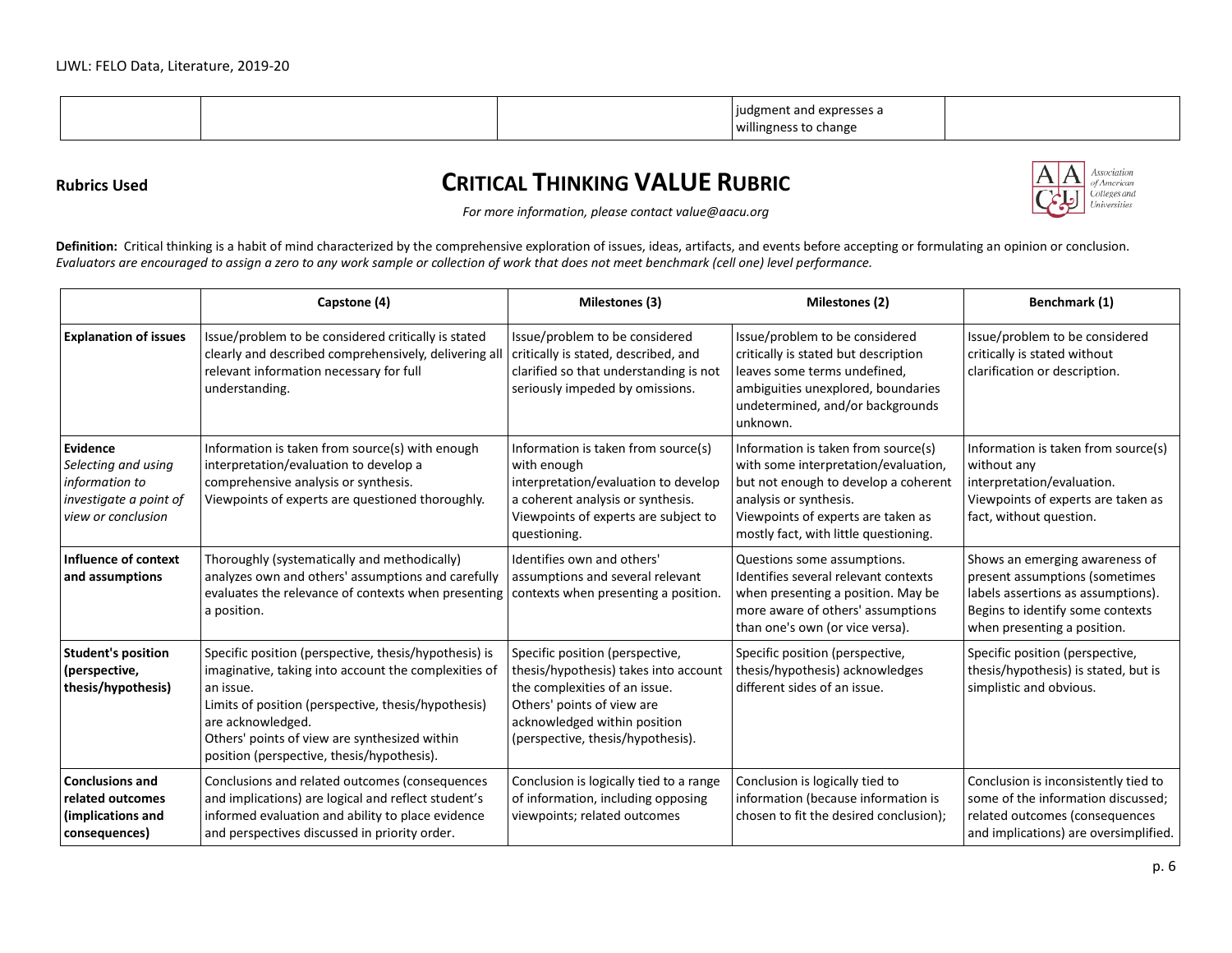| consequences and implications) are | some related outcomes (consequences       |  |
|------------------------------------|-------------------------------------------|--|
| identified clearly.                | and implications) are identified clearly. |  |